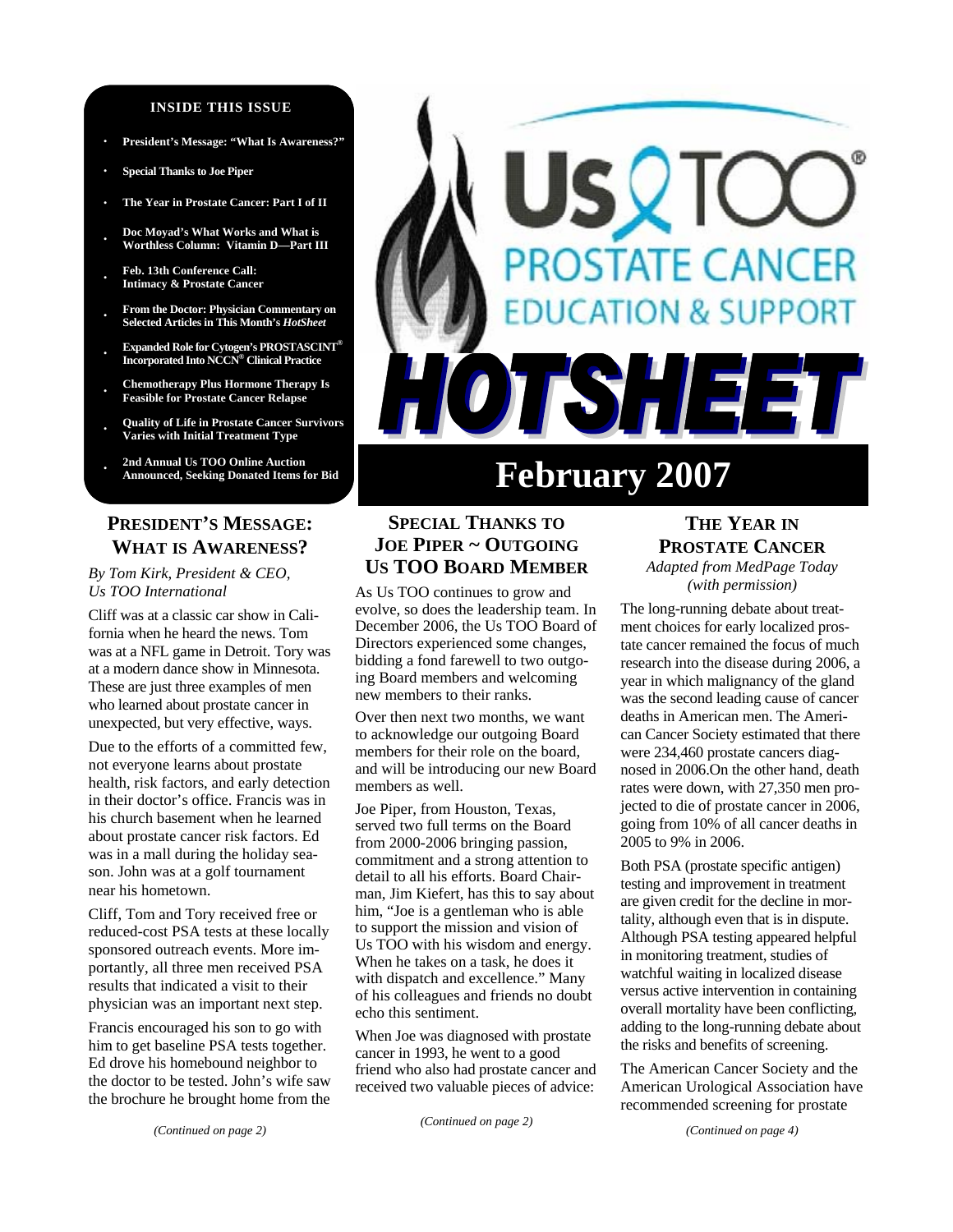## **US TOO INTERNATIONAL**

has received Charity Navigator's highest rating for the 2nd year in a row for sound fiscal management. Less than a quarter of the charities in America receive this exceptional rating.



STATE OF ILLINOIS AND RECOGNIZED AS A 501(C)(3) NOT-FOR-PROFIT CHARITABLE CORPORATION. DONATIONS / GIFTS TO US TOO ARE TAX DEDUCTIBLE.

COPYRIGHT 2007, US TOO INTERNATIONAL INC.

#### **THANKS TO JOE PIPER** *(Continued from page 1)*

- Learn as much as you can about this disease
- Attend an Us TOO support group

Joe took both pieces of information to heart and remains actively involved in his own health care and his local chapter to this day.

His passion for creating an event to bring attention to their local support group and raise awareness for prostate cancer led to the creation of Houston's annual 5K race, now a successful event for several years. "Joe works hard in Texas doing events that raise public awareness and generates resources used to help the prostate cancer cause," says Jim Kiefert.

Tom Kirk says this of Joe Piper, "Joe is a gifted, poetic and charming man who showed nothing but passion for the prostate cancer cause. He has taken action and made a difference. It was so like him that at his last Board meeting he challenged the Board to do more to explore the needs of the support groups and move beyond the "snowflake" approach and assist the volunteers more so we can see more "muscular" chapters in the future. The Board has taken that challenge and I believe we will have Joe to thank in the future as Us TOO seeks to assist the chapter volunteers more in the future."

Thank you, Joe, for your time and effort, and for all you do that touches so many lives!

## **WHAT IS AWARENESS?**

*(Continued from page 1)* 

golf tournament and scheduled a check-up for him the very next day.

These are the fortunate few who received a priceless gift of knowledge from in unforeseen places and unexpected places because of the commitment of others. **This** is the power of awareness. **This** is the power of outreach. And, at the end of the day, **AWARENESS AND OUTREACH = LIVES SAVED.** 

Despite the fact that the number of men diagnosed with prostate cancer every year is even greater than the number of breast cancer diagnoses, prostate cancer awareness is far from where it needs to be. If we are to meet the needs of the growing at-risk population, we **must** step up and reach out. Now is our time to act.

What if Cliff was your father? What if Tom was your neighbor? What if John and Ed worked with you? What if Francis attended your church? Who is it in your life that needs to know about prostate cancer risks and detection? How will they hear the message if not through you?

While there are countless ways to reach into your community to promote prostate awareness, *Sneakers@Work*,

*(Continued on page 8)* 



*L to R: Us TOO Chairman of the Board Jim Kiefert, President & CEO Tom Kirk, and retiring Board member Joe Piper at the Greater Chicago Prostate Cancer Run Walk 'n Roll*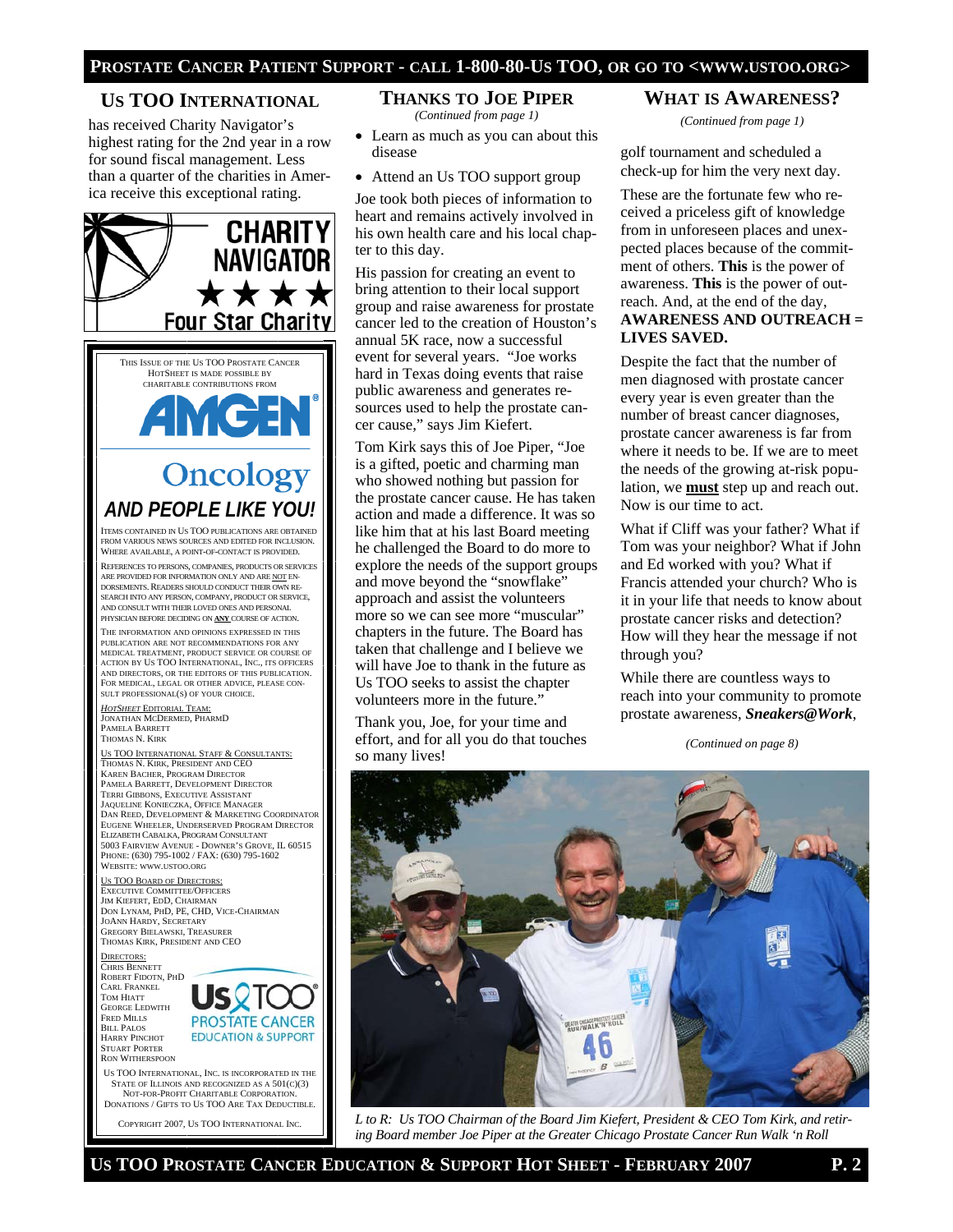# **DOC MOYAD'S WHAT WORKS & WHAT IS WORTHLESS COLUMN—ALSO KNOWN AS "NO BOGUS SCIENCE"**

## **Tell me about dietary sources of vitamin D and why your team played so poorly in the Rose Bowl Part III of an exciting 4 part holiday series!**

**Mark A. Moyad, MD, MPH University of Michigan Medical Center-Department of Urology E-mail: moyad@umich.edu**

My football predictions were not only wrong, but they were more embarrassing than my first testicular exam in seventh grade! What happened to my beloved Michigan Wolverines-well I think they stayed up too late the night before the game studying for fall exams (this is my excuse and I am sticking to it)?! Heck, I also have no love for Ohio State but they looked worse then my blue powdered tuxedo that I wore at my ninth grade fall dance. Where did it all go wrong? Anyhow, back to vitamin D.

I thought I would simply provide a basic table to show you why you need to start consuming more fish and shellfish in your diet, and possibly more mushrooms and eggs (yeah!). The real point here is that fish are not just a wonderful source of vitamin D, but also selenium, omega-3 fatty acids and protein (note: as I am writing this column I am sitting at a sushi bar—no kidding!).

| Food                     | <b>Serving Size</b> | Vitamin D (I.U.)* |
|--------------------------|---------------------|-------------------|
| Oysters                  | $3-0z$              | 545               |
| Cod-liver oil            | 1 teaspoon          | 450               |
| Catfish                  | $3-oz$              | 425               |
| Mackerel                 | $3-0z$              | 395               |
| Salmon                   | $3-oz$              | 240               |
| Sardines (canned in oil) | $3-0z$              | 230               |
| Halibut                  | $3-oz$              | 170               |
| Tuna (blue fin)          | $3-0z$              | 170               |
| Tuna (canned in water)   | $3-oz$              | 135               |
| Shrimp                   | $3-0z$              | 120               |
| Milk*                    | 1 cup               | 100               |
| Mushrooms (Shitake)      | $2-oz$              | 55                |
| Mushrooms (Chanterelle)  | $2$ -oz             | 50                |
| Cod                      | $3-oz$              | 50                |
| Sole/flounder            | $3-oz$              | 50                |
| Bass (freshwater)        | $3-0z$              | 35                |
| Swordfish                | $3-oz$              | 35                |
| Egg (whole)              | 1                   | 25                |
| Clams                    | $3-oz$              | 7                 |

\*I.U.= International Units. **Note**: Many studies have suggested that many dairy products are under-fortified with vitamin D despite claims in the label. Most Americans need a minimum of 400-800 IU of vitamin D daily.

## References:

- 1. Moyad MA. Sem Prev Alt Med: June 2006.
- 2. Consumer Reports: 2005 Guide to Diet, Health & Fitness. Time Inc. Home Entertainment Books, New York, page 66, 2005.

# **FEB. 13 CONFERENCE CALL: "INTIMACY & PROSTATE CANCER"**

Us TOO International is hosting a onehour, nationwide teleconference program on the topic, "Intimacy and Prostate Cancer" on Tuesday, February 13<sup>th</sup> at 9pm Eastern, 8pm Central, 7pm Mountain, 6pm Pacific. The call will feature a medical professional specializing in this area as well as two couples who have faced prostate cancer AND the challenge of recreating or redefining intimacy and found solutions.

Just in time for Valentine's Day, make a date with your loved one and join us for this frank, open dialog about this challenging issue. Learn about solutions that can bring intimacy back into your relationship.

Response has been amazing so please RSVP to secure your place today! RSVP: This FREE teleconference is filling quickly, so register today to secure your place. To register, contact Dan Reed at <dan@ustoo.org> or call 1-800- 808-7866. You may remain anonymous when you RSVP if you chose but please RSVP so we can reserve ample space for all who wish to participate.

## TO PARTICIPATE IN THE CALL:

On February  $13<sup>th</sup>$  please dial the tollfree number to listen to, or participate in, the program. There will be time for questions and answers immediately after the panel presentations.

Date: Tuesday, February 13<sup>th</sup> Time: 9pm Eastern, 8pm Central, 7pm Mountain, 6pm Pacific Dial in # (toll free): 1-800-475-3716

*For additional information about this teleconference program or any of Us TOO's Companion and Family efforts, please contact Elizabeth at <elizabeth@ustoo.org> or call 1-320-980-0437.*

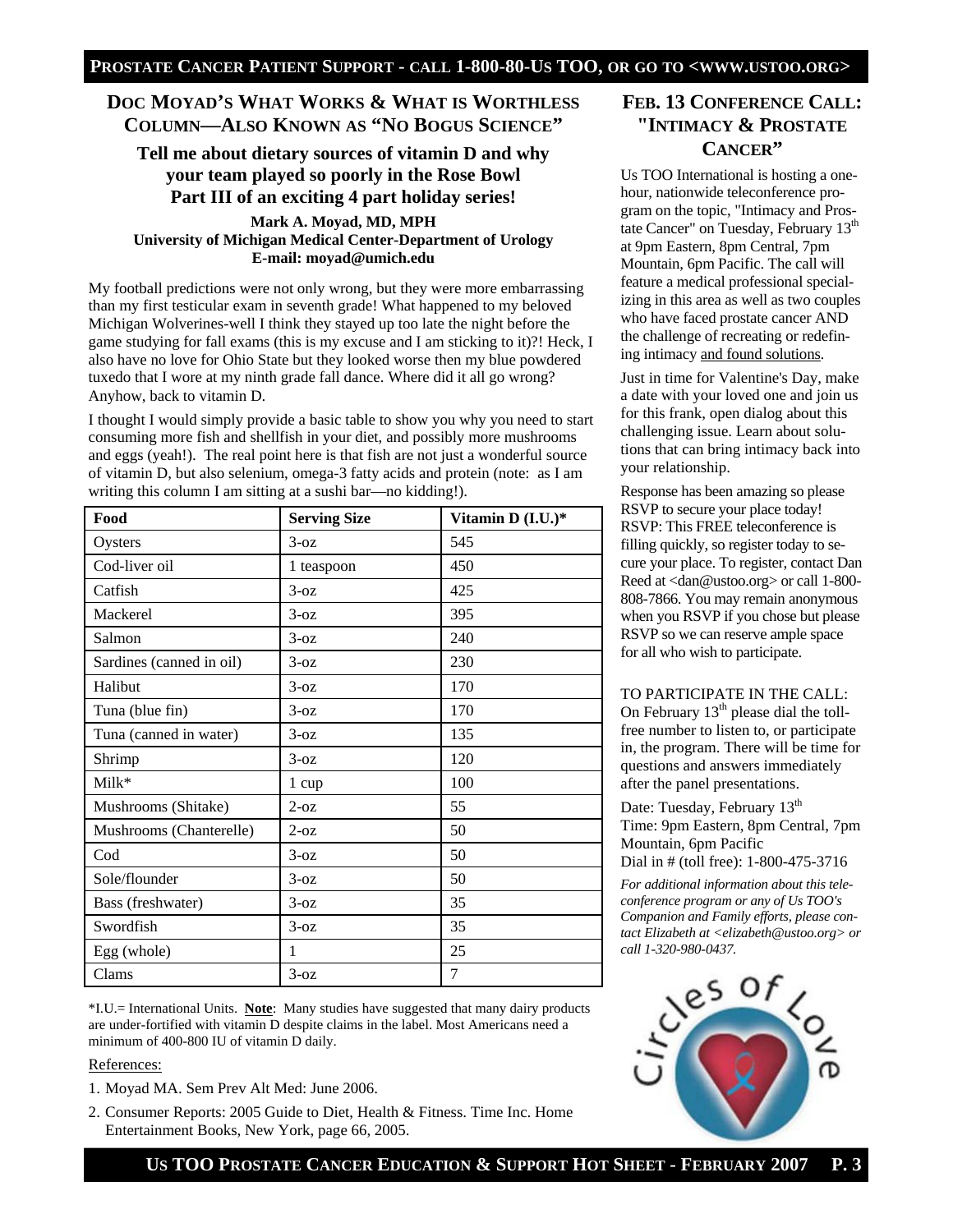# **THE YEAR IN PROSTATE CANCER** *(continued from page 1)*

cancer in men over 50, whereas the American College of Physicians has suggested discussing its benefits and risks, and the U.S. Preventive Services Task Force has found insufficient evidence to recommend screening.

#### *Us TOO comments:*

*The 2006 National Comprehensive Cancer Network (NCCN) Clinical Practice Guidelines in Oncology section on Prostate Cancer Early Detection now recommend that men who choose to begin PSA screening consider obtaining a baseline at age 40.* 

*The National Alliance of State Prostate Cancer Coalitions (NASPCC) announced more stringent guidelines for early prostate cancer detection in November 2005. They are as follows: "NASPCC supports the early detection of prostate cancer in recommending that beginning at age 40 (35 for high-risk men, including African American men and those with a definite or indeterminate family history of prostate cancer), men obtain a baseline PSA in combination with a DRE, and thereafter a PSA and DRE on an annual basis."* 

*Us TOO International recommends that men have annual prostate examinations, which should include both a PSA blood test AND a digital rectal examination (DRE), starting at the following ages:* 

- *By age 40 if you are an African American man, or have a family history of prostate cancer (either are considered high-risk)*
- *No later than age 45 for all other men*

*Us TOO continues to recognize the importance of early and aggressive screening despite the debate — we are an organization of prostate cancer survivors who have benefited from PSA screening.* 

\*\*\*\*\*

*The following summary reviews some of the highlights of the year in prostate cancer research. In Part I, appearing in this issue of the HotSheet, PSA Screening is discussed. Part II, appearing in next month's HotSheet, will* 

*discuss Watchful Waiting, Treatment Decisions, Health Food and Vitamins and Cholesterol.* 

*For fuller accounts, links to the individual articles published in MedPage Today have been provided. Us TOO also includes references to relevant articles appearing in HotSheets during 2006.* 

## **PSA Screening**

In response to the guidelines of the various groups, Yale's John Concato, MD, put it simply, saying that screening almost always increases detection of disease. However, his team's retrospective case-control study of 71,661 veterans at 10 VA hospitals in Connecticut found that screening did not appear to decrease mortality. Of the men who died of prostate cancer, 14% were screened with PSA, compared with 13% of the men in the control group. Furthermore, PSA screening did not affect all-cause mortality.

• PSA screening has no effect on mortality

<http://www.medpagetoday.com/ HematologyOncology/ ProstateCancer/tb/2453>

### *Us TOO comments:*

*There were several weakness in this study. This was a retrospective, nested case controlled study wherein case patients were matched on a one-to-one basis with controls of the same age receiving care in the same facility. This design introduced variables that would otherwise have been controlled using a prospective, randomized study design. In this analysis, it could not be determined whether screening was done by PSA testing or by digital rectal examination (or both) before the cancer diagnosis was made among cases or during the same time interval for controls.* 

#### \*\*\*\*\*

In a somewhat stark, but realistic report, researchers at the University of California San Francisco found that older men with limited life expectancy are being screened much too often, given the potential harm that may follow a positive test versus the likelihood of benefit in the next 10 years.

In a cohort study of 59,642 U.S. veterans, 70 and older, many non-clinical factors, such as marital status and region of the country, had a greater effect on PSA screening than health.

Some physicians may be uncomfortable incorporating life expectancy into screening, a discomfort partly driven by fear of malpractice liability. However screening elderly men in poor health is not considered a standard of care, UCSF's Louise Walter, M.D., said.

• PSA screening rates for elderly men found too high

<http://www.medpagetoday.com/ HematologyOncology/ ProstateCancer/tb/4520>

#### *Us TOO comments:*

*This study also had several limitations. These included:* 

- *lack of data on why a test was ordered*
- *some tests performed outside the VA may have been missed*
- *the Charlson Comorbidity Index does not include all factors that may determine life expectancy, and*
- *limited generalizability to men who do not use the VA.*

*Two (2) related articles appeared in the April and October 2006 issues of the HotSheet:* 

- *The April article "Older Patients Survive Longer with Treatment" showed that older prostate cancer patients treated after diagnosis lived longer than those that were only treated for symptomatic progression.*
- *The October article "Overtreatment of Low-Risk Prostate Cancer" included many prostate cancer patients diagnosed at an advanced age. In both articles, however, most of the cancers were diagnosed by PSA screening.*

\*\*\*\*\*

Not unexpectedly, obesity turned out to distort PSA results, and to be an obstruction in biopsy with an increased likelihood of yielding a false negative. Regardless of race, obese

*(Continued on page 8)*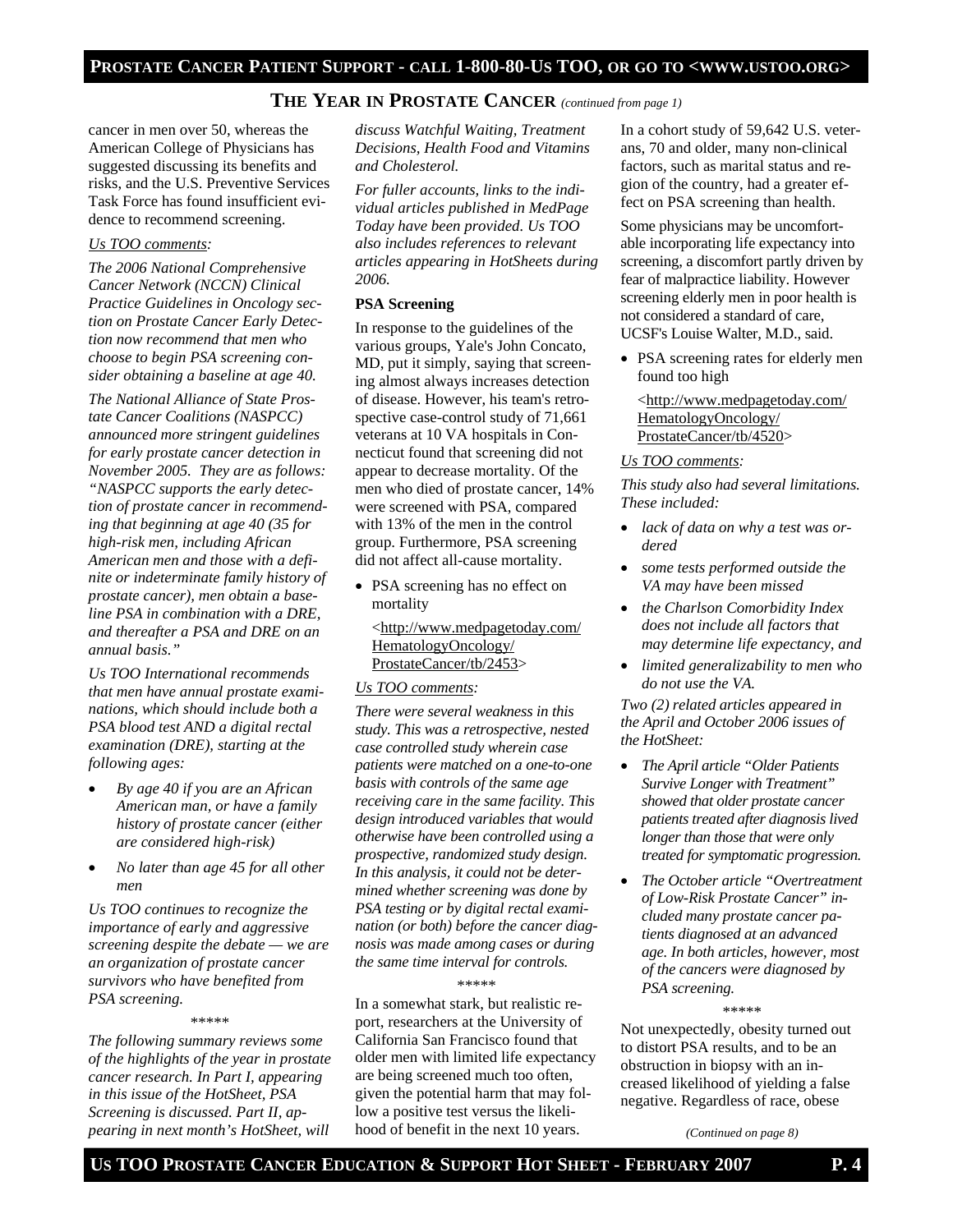# **FROM THE DOCTOR: PHYSICIAN COMMENTARY ON SELECTED ARTICLES IN THIS MONTH'S** *HOTSHEET* **By Gerald W. Chodak, MD**

Despite extensive publicity about prostate cancer screening and awareness, the message for the public remains unclear; for every advocate of routine testing there seems to be another who cautions about the uncertainty of benefit and the risk for harm. Most, if not all, *HotSheet* readers already have had their cancer diagnosed. Those men whose cancer may not be completely cured probably torture themselves for not being tested earlier. But there are also those men who have undergone diagnosis and treatment resulting in complications that have greatly diminished their quality of life. Those individuals may frequently ask themselves "did I make a mistake by getting tested and treated?"

In this issue of the *HotSheet* we have two more seemingly conflicted messages. In one we read that AWARE-NESS AND OUTREACH = LIVES SAVED, whereas the article by Judith Groch about the year in review cites several studies that concluded screening did not reduce mortality but it did result in many men being treated unnecessarily. Stated very simply, this controversy cannot and will not be resolved until proper studies are completed. All the arguments by the brightest people in this field cannot provide the missing information.

Which leaves us with the question "how can prostate cancer patients help their friends and neighbors? The answer is to help them with awareness and understanding. Awareness that the disease kills 27,000 men each year and that a simple test is available to help detect it, AND understanding that although screening may improve early detection, it may also lead to unnecessary treatment and harm. Men need to understand that while early detection offers the best chance for cure, out of every 20 cases diagnosed only 1-2 will live longer by undergoing treatment. In some ways, patients have the greatest challenge which is to provide accurate information to their friends absent their personal biases so that through

awareness, each man can choose what is right and best for himself.

For those men who have been diagnosed and treated with radical prostatectomy or radiation therapy and now find their PSA is rising, improvements in technology have made a Prostascint scan more reliable than in previous years. Using this test, doctors now can determine if the rise in PSA is due to cancer in the pelvis, outside of the pelvis or both. Unfortunately, debate continues about what to do when this information becomes available. Although radiation is the most obvious treatment after surgery, the results from a randomized study found PSA levels remained low for a longer time but there has no evidence that men undergoing radiation live longer. Neither is there evidence that performing a radical prostatectomy after failing radiation will prolong survival. So for now, the good news is that doctors can better assess why a PSA is rising after local therapy, and hopefully that will lead to other studies that assess how best to treat those men.

Lastly, the *HotSheet* contains an article by Dr. Moyad about the best dietary sources for this interesting compound. Now the question comes what should men with prostate cancer do? Is there an optimal amount of Vitamin D intake for men with prostate cancer? Will increasing your intake of vitamin D help you live longer? Here again, more information is needed. No valid randomized study has demonstrated that any specific intake of Vitamin D will prolong survival or prevent this disease. An important study is underway, however, using DN 101, a synthetic vitamin D compound to determine if combining it with Taxotere in men with advanced prostate cancer will prolong survival.

For now, the best message is eat a balanced meal that includes 5-10 portions of fresh fruits and vegetables. For those wanting to increase their vitamin D intake naturally, the best sources are well defined.

# **QUALITY OF LIFE IN PROS-TATE CANCER SURVIVORS VARIES WITH INITIAL TREATMENT TYPE**

Men with prostate cancer treated with radical prostatectomy have, in general, the highest scores on health-related quality of life measurements 10 years after treatment, while men who underwent hormone therapy generally have the lowest quality of life scores.

Those findings come from a population-based study of men in the Eindhoven Cancer Registry in the Netherlands, conducted by Dr. M. L. Essink-Bot and colleagues affiliated with the Registry, and published in the November 1st issue of Cancer (Vol. 107, pp. 2186-96).

The researchers administered the 36 item Short Form Health Survey and the Quality of Life-Cancer Survivors questionnaire to 964 men diagnosed with prostate cancer between 1994 and 1998. Mean follow-up time was 10 years.

General Health Perceptions scores were worse but Mental Health scores were better for cancer survivors compared with age-matched normative controls.

Quality of life scores were similar between cancer survivors and controls. However, when analyzed by type of treatment received for prostate cancer, Dr. Essink-Bot's team found that "the long-term quality of life can vary significantly as a function of the type of primary treatment."

Men who underwent radical prostatectomy had the highest physical healthrelated quality of life scores and men who received hormone therapy had the lowest scores. Men who underwent radiotherapy or watchful waiting fell between these two groups.

The researchers acknowledge that data on the baseline differences between treatment groups were not included in this study, and such differences (rather than treatment per se) might explain the variation in quality of life.

*Reuters Health, 1 December 2006*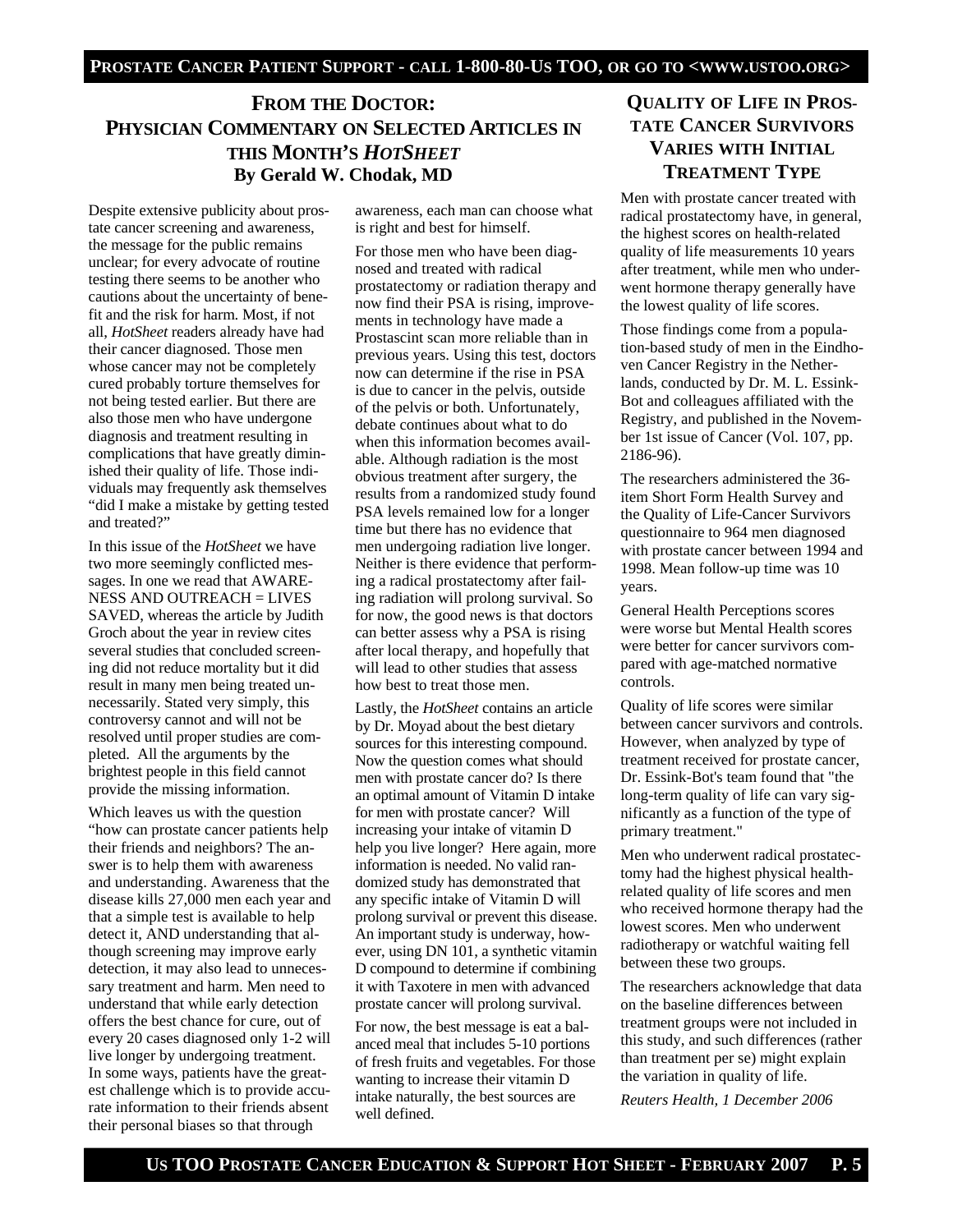## **EXPANDED ROLE FOR CYTOGEN'S PROSTASCINT® INCOR-PORATED INTO NCCN® CLINICAL PRACTICE GUIDELINES**

## **Revised guidelines now include PROSTASCINT imaging for recurrent disease**

Cytogen Corporation (NASDAQ: CYTO) today reported that the National Comprehensive Cancer Network (NCCN) has included PROSTASCINT® (capromab pendetide) in its updated clinical practice guidelines for recurrent prostate cancer. PROSTASCINT is the only commercial monoclonal antibody-based agent targeting prostate-specific membrane antigen (PSMA) to image the extent and spread of prostate cancer. Expanded inclusion in NCCN's guidelines further reinforces the value of PROSTASCINT for evaluating prostate cancer in patients suspected of having locally recurrent disease.

"Proper selection of therapy depends on whether prostate cancer has spread from the prostate gland," said Michael Manyak, M.D., vice president of medical affairs. "The NCCN guidelines recognize that fused PROSTASCINT images can assist in that determination."

Emerging data from several sources using the superimposition, or fusion, of the PROSTASCINT functional study upon an anatomic image such as Computed Tomography Imaging (CT) or Magnetic Resonance Imaging (MRI), have generated renewed interest in the clinical application of these images. The expanded NCCN guidelines reflect the growing awareness of the potential for fused scans of this type to assess disease and plan individualized treatment regimens.

"The use of these fused PROSTAS-CINT scans has significantly benefited our patients receiving brachytherapy," explained Rodney J. Ellis, M.D., a radiation oncologist and assistant professor of urology with the Case School of Medicine. Dr. Ellis is the lead author on a long term study demonstrating a three-fold difference in biochemical disease-free survival between patients who had suggested metastatic deposits and those without on the fused images. "The expanded NCCN guidelines take into consideration these and other findings that have improved prostate cancer localization through the use of fused PROSTASCINT images."

NCCN, a non-profit alliance of 20 of the world's top cancer centers, issues Clinical Guidelines in Oncology that are a benchmark for clinical policy in the oncology community. These guidelines are updated continually and are based upon evaluation of scientific data integrated with expert judgment by multidisciplinary panels of expert physicians from NCCN member institutions. NCCN has posted the updated information to its website at <http:// www.nccn.org>.

NCCN guidelines are distributed free of charge to clinical professionals in the US and internationally. Userfriendly patient versions of NCCN guidelines are available to patients and their families. For more information, call the NCCN at (215) 690-0300 or visit <http://www.nccn.org>.

## About PROSTASCINT®

PROSTASCINT consists of Cytogen's proprietary PSMA-targeting monoclonal antibody, 7E11-C5, linked to the imaging radioisotope Indium-111.By targeting PSMA, the PROSTASCINT molecular imaging procedure can detect the extent and spread of prostate cancer using a standard gamma camera.

PROSTASCINT is indicated as a diagnostic imaging agent in newly diagnosed patients with biopsy-proven prostate cancer, thought to be clinically localized after standard diagnostic evaluation and who are thought to be at high risk for pelvic lymph node metastases. PROSTASCINT is also indicated as a diagnostic imaging agent in post-prostatectomy patients with a rising PSA and a negative or equivocal standard metastatic evaluation in whom there is a high clinical suspicion of occult metastatic disease.

A copy of the full prescribing information for PROSTASCINT, including warnings, precautions, adverse events and other safety information, may be obtained in the U.S. from Cytogen Corporation by calling toll-free 800- 833-3533 or by visiting the Website at <http://www.cytogen.com>, which is not part of this press release.

# **CHEMOTHERAPY PLUS HORMONE THERAPY IS FEASIBLE FOR PROSTATE CANCER RELAPSE**

Androgen-deprivation therapy, along with chemotherapy appears to be feasible for treating the early relapse of prostate cancer, when tumor bulk is still minimal, researchers report in the December 1st issue of the Journal of Clinical Oncology (*J Clin Oncol* 2006; 24:5408-13). As lead investigator, Dr. Mary-Ellen Taplin told Reuters Health: "Our study evaluated the concept of administering chemotherapy earlier in the natural history of relapsed disease than is currently the standard."

Dr. Taplin of Dana Farber Cancer Institute, Boston and colleagues studied 62 men who underwent prostatectomy, radiation or both, for localized disease with no metastases, but an increasing PSA level. Treatment consisted of four cycles of docetaxel (Taxotere®) every 21 days and estramustine ( $\text{Emcyt}^{\circledast}$ ) 280 mg three times a day on days 1 through 5. After chemotherapy, androgen-deprivation therapy (ADT) consisting of goserelin acetate (Zoladex®) and bicalutamide (Casodex®) was prescribed for 15 months. The proportion of patients with a complete remission after chemotherapy was 53%; after ADT, it was 63%, and 1 year after completion of ADT, it was 36%.

In the 56 patients who were observed for at least 1 year after the end of ADT, 23 (41%) had recovered testosterone and had not progressed at their last follow-up. The median time to progression was 34 months from initiation of treatment.

Dr. Taplin pointed out that the study "conclusions are limited, based on the fact that this was not a randomized trial. But our data are promising and support larger efforts to investigate this concept in a prospective, randomized fashion."

*Reuters Health, 19 December 2006*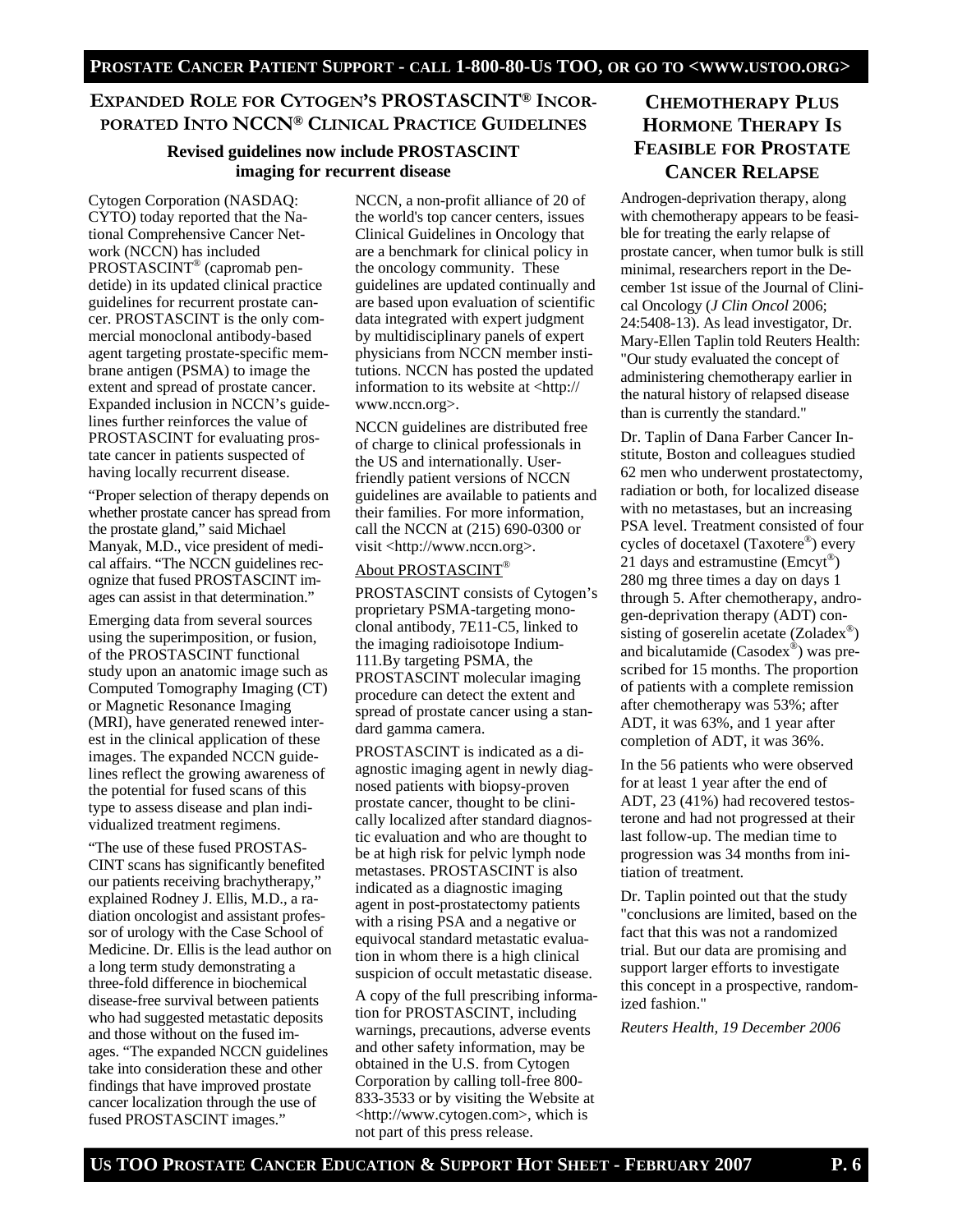## **SAVE THE DATES!**

## **Tue, Feb 13**

"Intimacy and Prostate Cancer," FREE teleconference call, 9pm Eastern, 8pm Central, 7pm Mountain, 6pm Pacific. Dial in # (toll free): 1-800-475-3716. Sponsored by Us TOO International. For more information, see pg 3.

#### **Wed, May 30—Fri, June 29**

2nd Annual Us TOO Online Auction, <www.ustoo.org>

## **Sat, April 28**

3rd Annual Duke Prostate Cancer Symposium, cosponsored by AUA Foundation and PCCNC, "Urology Health Forum: Patient Centered Prostate Cancer," Keynote Speaker: Mark Moyad MD, MPH, "Diet and Dietary Supplements for Prostate Cancer: What Works and What is Worthless," FREE but preregistration required, 1-886-RING-AUA or visit <www.pccnc.org> for program info.

#### **Sun, Sept 9**

3rd Annual Greater Chicago Prostate Cancer Run Walk 'n Roll, Grant Park, downtown Chicago. Visit <www.ustoo.org> for the latest info.

# **2ND ANNUAL US TOO ONLINE AUCTION ANNOUNCED**

After last year's great inaugural success, Us TOO International will again be holding an online auction to raise funds for the Us TOO International Founders' Fund.

Due to all the feedback from last year's auction participants, we have extended the auction time period from 3 weeks to 4.5 weeks. (Thank you for your comments and suggestions!) The auction will begin Wed, May 30 and end Friday, June 29.

The auction is timed in June to honor fathers who either have had prostate cancer or who are trying to stay prostate-healthy.

The auction website address will be announced in the March issue of the *HotSheet*, and will be accessible from the Us TOO website at www.ustoo.org.

Funds raised are used to create and expand Us TOO services and resources toward the fulfillment of our mission of serving tens of thousands of prostate cancer patients and their families.

# **DONATED ITEMS SOUGHT FOR 2007 US TOO ONLINE AUCTION**

Us TOO is seeking donated items from individuals, companies and chapters for bid.

Ideas for items can range anywhere from tickets to a professional sports event or show, a flat screen TV, an iPod, a unique or limited edition item, collectibles, gift baskets, etc. A range of price points are needed. Items could appeal to men, women, young adults or children.

To donate an item, please contact Dan Reed, Us TOO Development and Marketing Coordinator, at dan@ustoo.org or by phone at 630-795-1002.



May 30 - June 29



# **Company and Group Registration Deadline is Friday, March 2nd! Sign up Today!**



*All proceeds from donations and items sold benefit Us TOO's FREE programs, support services and educational materials for prostate cancer patients and their families*